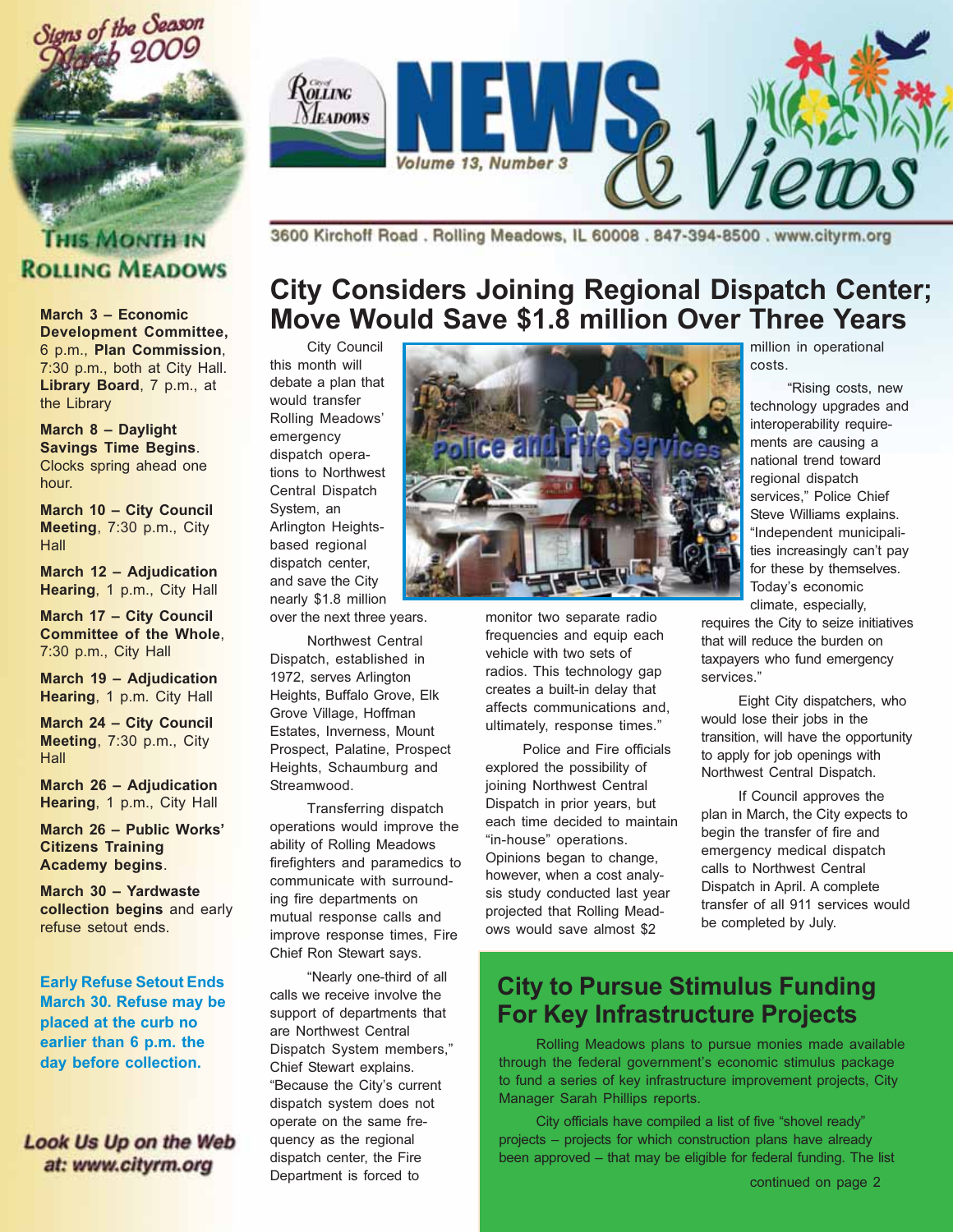#### **City to Pursue Stimulus Funding For Key Projects**

Continued from page 1

also contains 13 additional projects that could be ready for bidding within three months, and 55 that will require more than 90 days.



A Public Works crew repairs a water main.

"One goal of the stimulus package is to deliver funding for construction and infrastructure repair projects that can begin almost immediately," Phillips explains. "The City has several projects that fit this criteria but have been delayed due to financial pressures resulting from the weak economy."

"Shovel ready" projects for which the City is seeking almost \$3.6 million to fund include:

• Reconstruction of New **Wilke Road from Algonquin** Road to Golf Road (\$600,000);

· Water Main Replacement along Brookmeade due to soil corrosion (\$300,000);

• Construction of a new fire station on Algonquin Road, near Meadowbrook Drive (\$2 million):

• Sanitary sewer pipe lining at various locations along Central Road (\$610,000);

Sewer main replacement at Richnee and Tall Oaks Lanes (\$75,000).

Other projects that may qualify for federal funding include Algonquin Road street lighting, Salt Creek streambank stabilization, and street repaving and sidewalk replacement throughout Rolling Meadows.

#### Alderman Tom Rooney Won't Seek Re-Election; Residents to Cast Ballots for Council April 7

Fourth Ward Alderman Tom Rooney announced he will not seek another term in the April 7 consolidated election, when residents in Wards 2, 4 and 6 will cast ballots for aldermanic candidates.

Rooney was appointed to City Council in 2000 by then-Mayor Tom Menzel to fill a vacancy, then elected by 4<sup>th</sup> Ward residents in 2001 and 2005. A resident since 1998, he has also served on the Rolling Meadows Library Board  $(1999 - 2000)$ , as a

member of the ad hoc **Veterans Memorial Commit**tee (1998 - 1999), and President of the Rolling **Meadows Historical Society**  $(2004 - 2005)$ .

"I'm a strong advocate of term limits. In Rolling Meadows' case. I believe that aldermen should not serve more than two terms." Roonev explains. "Before the 2005 election. I told Ward 4 residents that this would be my second and final term. I won't go back on that commitment."

Former 6<sup>th</sup> Ward Alderman John D'Astice, who

left City Council in 2005 after serving three consecutive terms - the maximum allowed by City ordinance - will seek election to the seat he once held. He will face Alderman Kathy Kwandras in the only contested Council race.

Candidates who will appear on the April 7 ballot are:

> **Ward 2: Barb Lusk** (incumbent);

Ward 4: Brad Judd;

Ward 6: John D'Astice Kathy Kwandras (incumbent);

#### City Environmental Group Teams Up with Rotary, **Public Works, Park District on Salt Creek Project**

The City's Environmental Group will team up with the Rolling Meadows Rotary Club, the Public Works Department, and the Rolling Meadows Park District on a major Salt Creek en-

hancement program this spring. Later in the summer, the same organizations will join in sponsorship of a duck race to raise money for environmental improvement.

A subcommittee of City Council's Urban Affairs

Salt Creek

Committee, the Environmental Group has usually sponsored a Salt Creek cleanup and tree planting around the time of Earth Day (April 22) and Arbor Day (April 24). This year, the Rotary Club has received a \$1,000 grant that it will match for a total of \$2,000 for a Salt Creek stream bank stabilization and water quality improvement pilot project.

"We have picked an area of Salt Creek that runs through Salk Park behind the Park Central building on Central Road. It is Park District property and affords good visibility to help serve the objective of providing education about water quality and creek stewardship," says Public Works Director Fred Vogt, who is also a Rotary Club member.

The \$2,000 Rotary grant money will be used to purchase trees, bushes, and native plants for planting along the creek. Public Works and Park District personnel will first

> clear vegetation and regrade the project area along the creek.

Volunteers from the Environmental Group, Rotary Club, the City and Park District will do the planting and restoration. Vogt expects major work on the project to take place from late April to mid-May.

Plans to hold a jointly

sponsored duck race fundraiser during Terry Moran Day (July 18) are underway. The Environmental Group held a similar event in September 2006. This year, the duck race will benefit from joint sponsorship by the Park District Foundation and the Rotary Club, and the crowd drawn to Terry Moran Day events.

Members of the City's Environmental Group are Sue & Tad Braden, Abigail Darr, John Glow, Bonnie Haferkamp, Lourdes Lota, Barb Mallin, Mike Sidor, Indu Sharma, Subash Sitaraman, and Sue Walton, all Rolling Meadows residents. Walton had served as the group's chair, but she has stepped down to devote more time to an organization dedicated to prevention of child abuse.

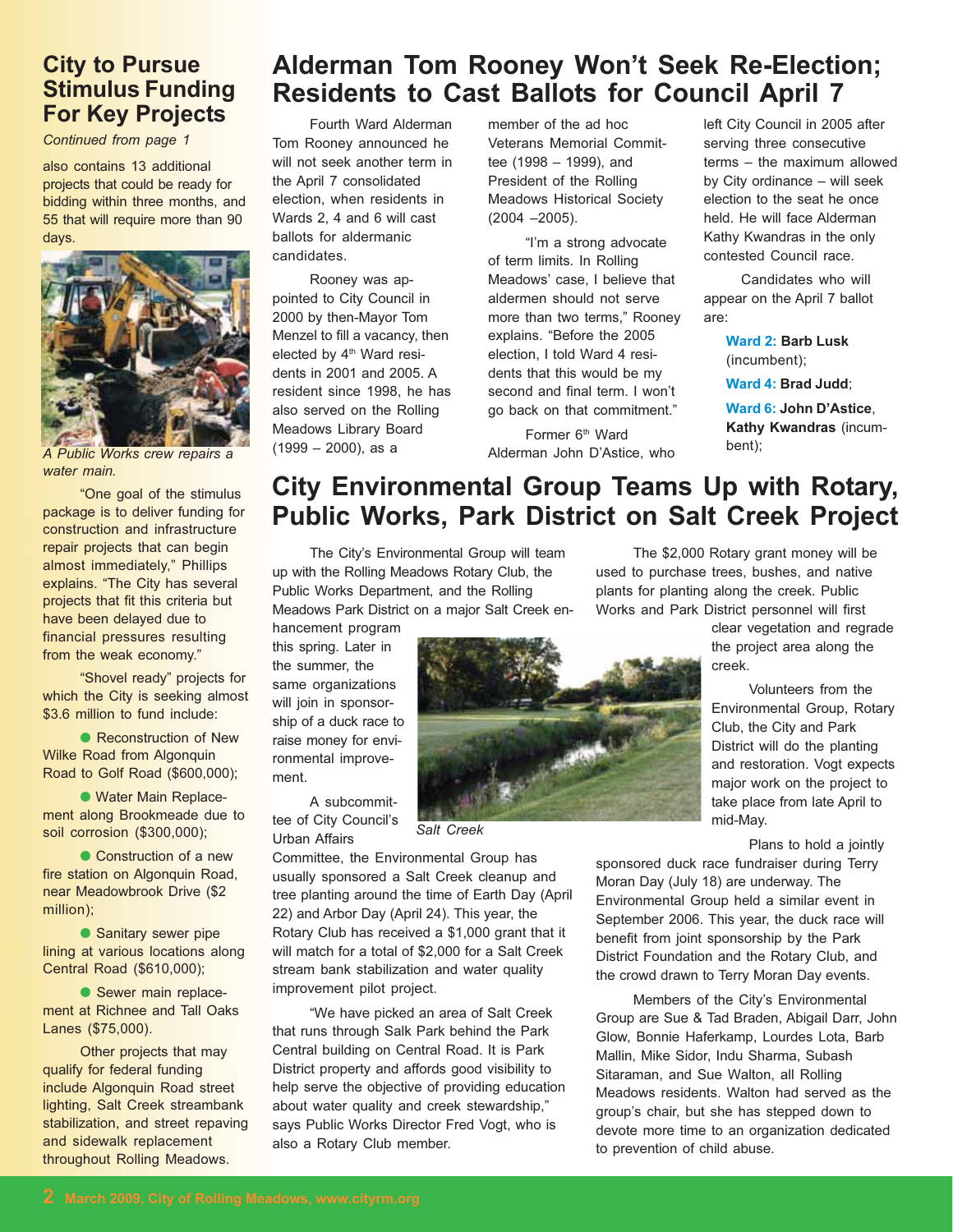# **Army Staff Sgt. Jed Ganatos Comes Home** In Snow to a Welcome He'll Never Forget

The weather was terrible two days before Christmas, when Army Staff Sqt. Jed Ganatos came home to Rolling Meadows after serving for 18 months in Afghanistan. It was an ugly mixture of snow, sleet, and rain, but he was thrilled to be home, and he'll never forget the welcome reception he received.

Sgt. Ganatos' family hadn't told him why they were stopping at the Des Plaines Oasis on the way home from O'Hare International Airport. It soon became clear when a phalanx of motorcycles in patriotic décor, known as the Warriors' Watch Riders, met the family there. The entourage included City Veterans Committee Chair Robert Smith, who is a member of Warriors' Watch Riders.

They provided a high profile escort to the Kirchoff Road exit from Route 53, where a team of Rolling Meadows police and fire vehicles, sirens sounding and lights flashing, guided the welcome party to the Ganatos home on Robin Street. Alderman Glenn Adams, his wife, Carol, and other City officials joined the welcome reception there.

Police and fire officials parked their cars, got out, and welcomed Sgt. Ganatos. A brief ceremony celebrated his service to

**EACTS TO CONSIDER** You **EADOWS Know** 

**Public Works Depart**ment snow removal operations in January spread 400 tons of salt on City

his country. Earlier,

streets, used 1,260 gallons of chloride to pretreat the salt, and required 713 hours of employee time in January, when 21.4 inches of snow fell on **Rolling Meadows.** 

That

**Snow removal costs for January** totaled \$94,367, or \$3.83 per resident. That is nearly half the total cost incurred in December, when more than a dozen snow events dropped 22.2 inches of snow on City streets.

he served two one-year deployments in Iraq, where he was wounded and received the Purple Heart.

Sgt. Ganatos' grandfather, Rolling Meadows resident Bill Stutzman, was both impressed and grateful. He remembered that no one had paid much



The welcoming party for Staff Sqt. Jed Ganatos (center and on deployment in Iraq) included his grandparents, Bill and Carol Stutzman, Alderman Glenn Adams and his wife, Carol, and City Veterans Committee Chair Robert Smith.

attention when he came home from Korea. "The Warriors' Watch Riders are unbelievable. It's so important for kids coming home today to know their service is appreciated. I just want to thank

everyone who participated," Stutzman says.

Warriors' Watch Regional Coordi-



nator Jon Dreymann says his group "doesn't want our warriors to come home to anything less than a hero's welcome. You don't have to have a motorcycle to join us.

We encourage people to come out in their cars, trucks, and minivans to show respect for our military."

The founding principle for Warriors' Watch Riders is: "They have our backs over there. We have their backs here at home." They also have a vision statement: "The Warriors' Watch Riders envision a day when every member of the United States Armed Forces, at home and abroad, and their families, feel appreciated, honored, respected and loved by the citizens

they risk their lives to protect."

Dreymann encourages anyone who knows of warriors coming home to go to the organization's Website. www.warriorswatch.org.

#### **Budget Constraints End Refuse Bag Distribution;** 'Chipper' Service to be Offered Once Each Year

The Public Works Department will no longer distribute paper refuse bags to residential households due to cost-containment strategies adopted by City Council for fiscal year 2009.

Reductions in staffing levels also required the Department to scale back its brush collection operations from two-times per year to one, Public Works Director Fred Vogt reports. Together, these program cuts will save approximately \$150,000 per year, and reduce a planned 9% increase in refuse collection fees to 5%.

"The current economic environment required Public Works to reduce or eliminate services across the board. There simply was not enough money to support these programs at previous levels," Vogt explains.

Residents may purchase the City's remaining inventory of paper refuse bags at the Public Works Department, 3900 Berdnick Street, while supplies last. Bags are also available for purchase at many local stores.

The City will announce brush collection dates for May and June in an upcoming issue of News & Views, the City's Website and on Cable TV Channel 6.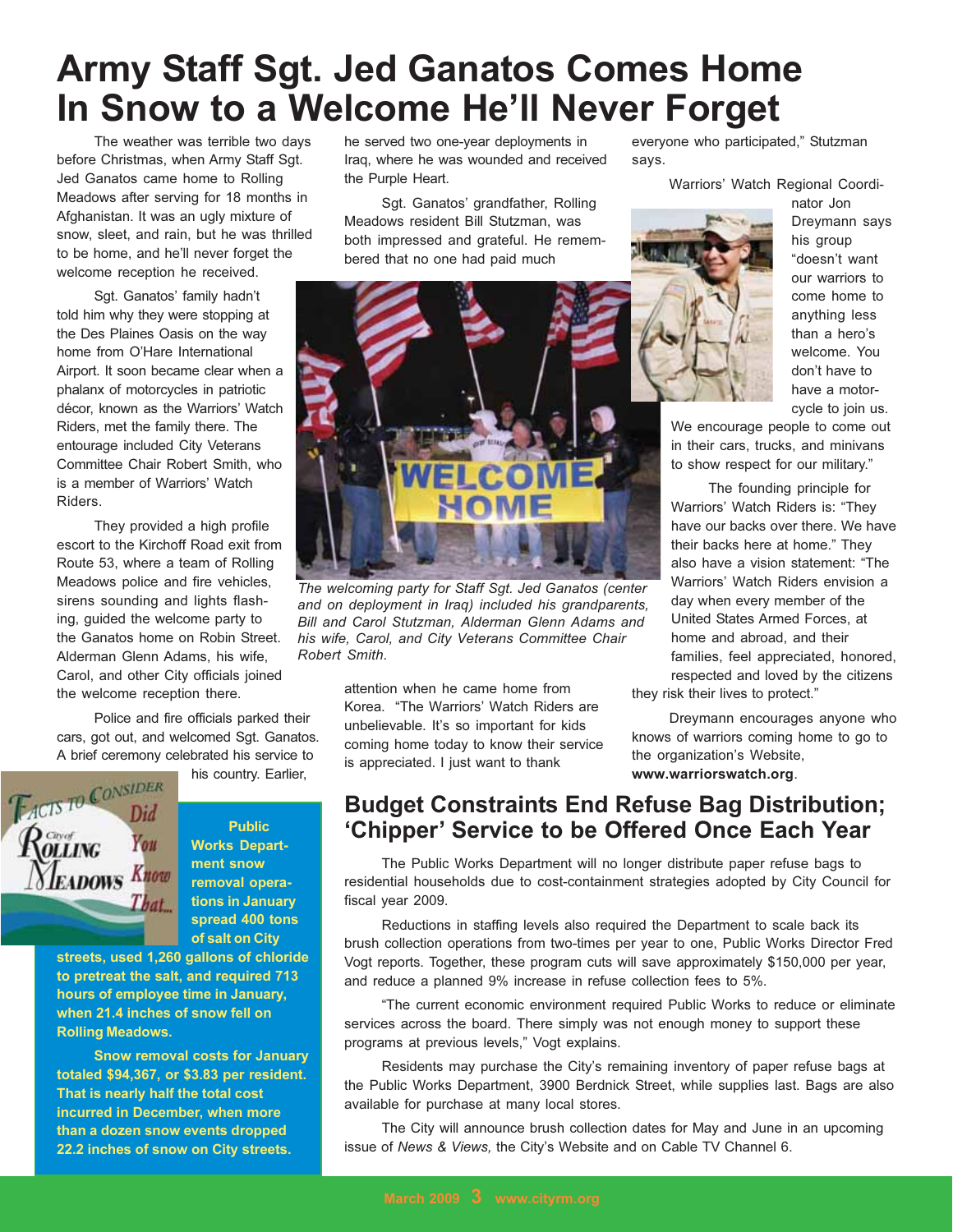## **New Plum Grove Road Traffic Signals Activated**

A \$4.6 million, 19-month state project to widen Plum Grove Road to four lanes between Bryant and Emerson Avenues came one step closer to completion in February, following activation



of new traffic signals that will improve area traffic flow.

Inspection and approval of the new signals, conducted by Illinois Department of Transportation (IDOT) officials, was the last major

> hurdle to completing the project. All that remains are final landscaping improvements, which will be completed this spring.

The state will transfer jurisdiction of the road to Rolling Meadows upon the project's completion.

The project created two lanes in each direction north of Euclid Avenue and south of Kirchoff Road and provided additional turn lanes at the Euclid and Kirchoff intersections

"As a main arterial route leading north to Palatine and south to Schaumburg on the City's west side, a wider Plum Grove Road will reduce traffic gridlock and enhance the ability of motorists to reach businesses in the area." Public Works Director Fred Vogt explains.

criminal scam targeting Rolling Meadows

the company's headquarters and secured

cooperation from the owner to prevent these

types of misleading calls from being placed to

urge residents who receive suspicious calls or

Residents who receive these types of

deceptive calls may also contact the Federal

Trade Commission (FTC) at 877-382-4357 to

file a consumer complaint. The FTC is pursu-

ing a consumer protection investigation of the

visits from strangers claiming to be City

employees to call 911 immediately.

to increase company sales."

City residents in the future.

deceptive calls.

homeowners." Investigations Unit Commander

Joseph Waitzman explained. "They were part of

a high-pressure telemarketing effort designed

Waitzman added that investigators visited

Although no crime was committed. Police

#### **City Hires Marketing Firm To Promote Cancer Awareness**

The City has contracted with Vigilante Marketing, Libertyville, to support activities of the **Cancer Awareness Commit**tee, headed by 2<sup>nd</sup> Ward Alderman Barb Lusk.

The contract involves no expenditure of City funds. Vigilante will seek corporate sponsorships for Cancer Awareness activities and receive a commission on promotional dollars committed. For example, the Cancer **Awareness Committee** expects to sanction a 5K run during the City's annual Independence Day celebration. Vigilante Marketing will seek sponsors for it.

Mayor Ken Nelson, owner of a Libertyville Midas Muffler shop, became aware of Vigilante Marketing when it worked with Midas last year on a cooperative cookout to raise money for the Make-a-Wish Founda $tion$ 

**Vigilante owner Mike** Calvin, a former radio station sales executive, saw a niche for a firm that would work with municipalities, now hard pressed to keep budget commitments, to continue popular community events that could otherwise become a drain on tax dollars. Vigilante has similar contracts with Addison, Carol Stream, and Elmwood Park.

In addition to selling sponsorships, Vigilante's responsibilities with the City include helping to create ideas for events to increase attendance and participa $tion$ 

#### **Police Track Origin of Suspicious Calls To Suburban Telemarketing Company**

Police investigators identified a Lombard-based telemarketing firm that sells water purification systems as the source of recent suspicious calls to Rolling Meadows homeowners.

The police department had taken reports from multiple residents describing how callers. who identified themselves as water department employees, asked homeowners a series of questions before attempting to schedule an inspection of their home's water quality.

Concerned that these calls were related to a series of thefts and attempted residential burglaries that took place last November, when an unknown offender attempted to enter a residence by claiming to be a utility or water department employee, the police department warned the community to be alert for a potential scam.

"These deceptive calls were not part of a

## **City to Begin 2010 Budget Discussions after Election**

In the midst of a national recession, City officials and staff will begin preliminary discussions on the fiscal year 2010 budget soon after the April 7 election - about two months earlier than usual, **Finance Director Jim Egeberg** reports.

The Finance Department will present two reports to Council members: a threeyear financial forecast, and a proposed list of capital improvement plans for the next five years. These will serve as starting points for crafting the 2010 budget.

"We feel it is best to get an early start on the budget process by analyzing the economic climate and its effect on the City's financial health," he says. "It will also

help staff establish a dialogue with a 'new' City Council."

The election will result in at least one new Council member representing Ward 4, as Alderman Tom Rooney declined to seek re-election.

Updates on the 2010 budget process will be published in upcoming issues of News & Views.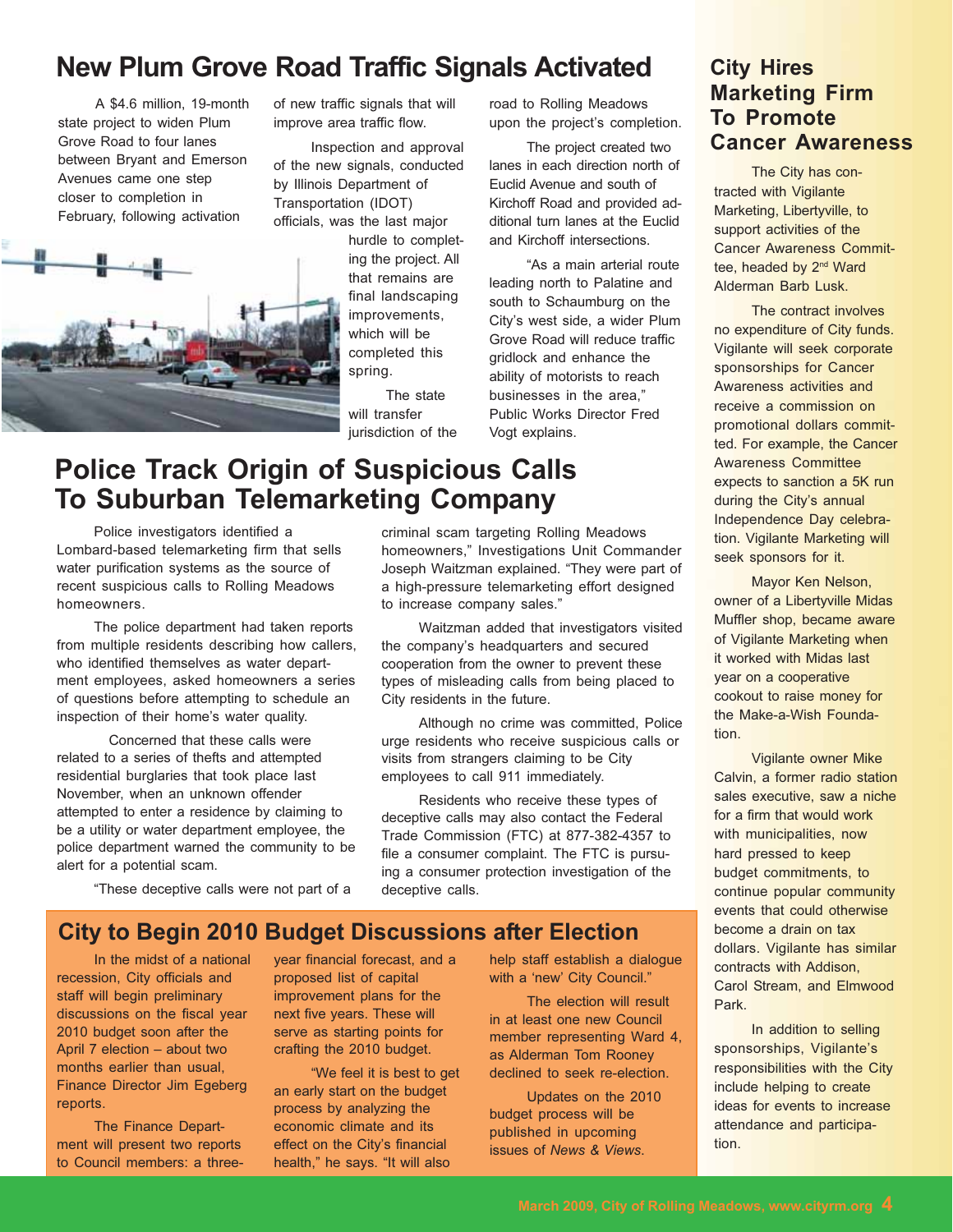# **City's Office Space Occupancy Exceeds Regional Average**

BY RAND HAAS. BUSINESS DEVELOPMENT CONSULTANT

The next time you use or see a Blackberry personal device, think of Rolling Meadows.

Research In Motion. Ltd. (RIM), the Canadian manufacturer of Blackberry, recently moved its Midwest corporate office to Rolling Meadows. RIM joins an impressive list of prominent, blue chip companies that have recently moved here as a result of the City's proactive economic development program.

Rolling Meadows has become a major business center in suburban Chicago with more than 3.5 million square feet of Class A commercial office space the second-largest area in the northwest suburbs.

#### **Pro-business Reputation**

Much of this success is due to two factors: a probusiness reputation, built on the City's economic development program of establishing strong relationships with commercial real estate brokers and property mangers, and convenient location at the intersection of I-90 and Route 53 in the northwest suburbs.

These two factors will continue to play an important role in the coming years. As the economy recovers and many firms in the Chicago area and across the Midwest look for office space to meet their needs, Rolling Meadows will strive to accentuate our close proximity to expressways and our strong commitment to business.

When companies look to relocate, one of the factors



that comes into play is how receptive the community is. For example, when Komatsu Corporation was looking for a new headquarters location in the suburbs, we arranged to have Mayor Ken Nelson meet with their CEO, and personally invite them to call Rolling Meadows home.

Another unique asset is the International Business Center, created by the City to help local businesses take advantage of global business opportunities and attract international businesses to the area.

#### **Program Is Working**

A recent survey of commercial office space in Rolling Meadows shows the program is working. The City overall has fared better than most in the northwest suburban corridor with an overall vacancy rate of 22.8%. This is 3 percent better than the 25.8% vacancy average for the NW suburban area. Major gains over the past year include the Panasonic Building, which had been vacant, and the 5005 Newport

Building (up 40%). The Meadows Corporate Center increased its occupancy of the East Tower from 25% to 75% in 2008.

Nevertheless, Rolling Meadows has not escaped losing business due to the economic downturn. Three prominent office buildings stand empty. The Kimball Hill Building was going to be the builder's new corporate home when the housing market slump forced the company to file for bankruptcy just weeks before movina.

#### **Attract New Business**

The Unilever Building, located next to the Kimball Hill building on Golf Road, was left empty when Unilever consolidated its research and development program to the East Coast. The third empty building is the former Pepsi Building located at Algonquin Road and Route 53. The city is working with the owners and brokers of all three buildings to develop a strategic plan to attract new users of these buildings.

City Manager Sarah Phillips points out that a strong commercial office occupancy rate is important to attract business to the City. An enhanced davtime population is important for attracting restaurants, stores and other retail that rely on both the dayand night-time population.

The coming year will be challenging, but the City is committed to leveraging its economic development resources to keep Rolling Meadows an attractive location for business.

#### **Screening for Colorectal Cancer Saves Lives**

BY ALDERMAN BARB LUSK. **CANCER AWARENESS COMMITTEE CHAIR** 

March is Colorectal **Cancer Awareness Month, and** the Rolling Meadows Cancer **Awareness Committee urges** residents to learn more about colon cancer - one of the leading causes of cancer deaths in this country.

The rate of colorectal cancer deaths has been decreasing for most of the last two decades due to an emphasis on early detection. If found early, the chances of surviving this disease is roughly 90%. Unfortunately, early detection rates remain at around 39%.

Residents age 50 and over should be screened for colorectal cancer. Talk to your doctor about getting tested. If a parent, sibling or child has battled colon cancer, it is vitally important that you get screened, possibly even earlier than age 50.

To reduce the risks of developing colon cancer, residents should:

Avoid tobacco use:

● Eat a healthy, balanced diet;

• Maintain a healthy body weight;

• Limit alcohol consumption:

● Reduce intake of high-fat foods:

Stay physically active.

Don't wait for signs and symptoms of colon cancer to get tested. Remember, screening and early detection is your best defense!

For more information about colon cancer, contact the American Cancer Society at 800-227-2345, or visit www.cancer.org.